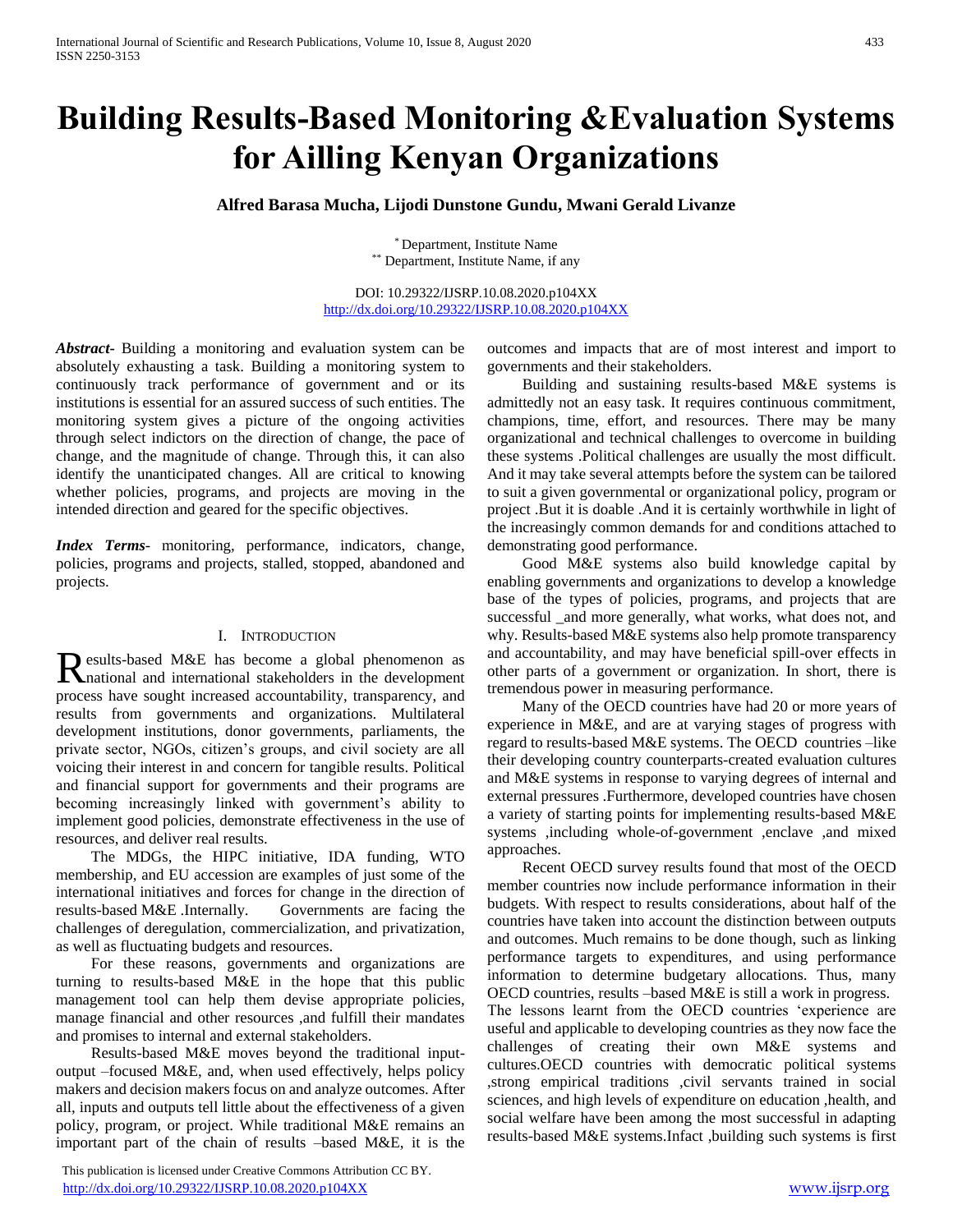and foremost a political activity with technical dimensions rather than vice versa. The OECD experience demonstrates that creating results-based M&E systems requires continuous effort to achieve comprehensive coverage across governmental management and budgetary systems.

 Developing countries face a variety of unique challenges as they try to answer the "so what" question: What are the results and the impacts of government actions and interventions? These countries may encounter such obstacles as lack of demand for and ownership of M&E systems ,weak institutional capacity lack of bureaucratic cooperation and coordination ,lack of highly placed champions, weak or nonexistent legal and regulatory frameworks, a traditional M&E culture, lack of workforce capacity, political and administrative cultures and conducive to M&E implementation, and so forth. Despite these obstacles, many developing countries have made impressive progress in developing results-based M&E systems. The challenges are difficult, but good governance is essential for achieving economic, social and human development. Developing countries deserve good governance no less than others.

 Finally ,given the increasing number of internal and external partnerships that are being formed to accomplish development goals ,a new need has emerged for M&E systems that encompasses these broader partnership efforts. International coordination of results is the next stage in evolutionary process of extending results-based M&E.

# II. ORGANIZATION OF THE STUDY.

 This study is organized under the following sub-headings: abstract introduction, the theoretical model, ten steps for building a results-based M&E system, sad experience and example from the Uhuru administration, conclusion and References.

# III. HOW TO CREATE RESULTS-BASED M&E SYSTEMS.

 There are ten steps here that can help governments and organizations create, develop and sustain results –based M&E systems. This model may be used for policies, programs, and projects. Though visually it appears as a linear process, in reality it is not. One will inevitably move back and forth along steps, or work on several steps simultaneously. See Figure 1 below.



# **Source: Research literature 2020.**

 The model has some unique features, including step1, conducting a readiness assessment. This assessment \_often missed or omitted is a diagnostic tool that determines whether governments are actually ready and able to move forward in building, using, and sustaining M&E systems. The three main parts of the readiness assessment include an examination of incentives or demands for designing and building a results-based M&Esystem, roles, and responsibilities and existing structures for assessing performance of government, and capacity building requirements. More specifically, the readiness assessment looks at eight key areas ,including the following: what or who is encouraging the need for M&E systems; motivations of champions ;ownership and beneficiaries of systems; how the system will support better resource allocation and achievement of goals; dealing with negative or detrimental information generated by M&E ;existing capacity to support M&E systems; and links between the M&Esystem and project ,program,sector,and national goals.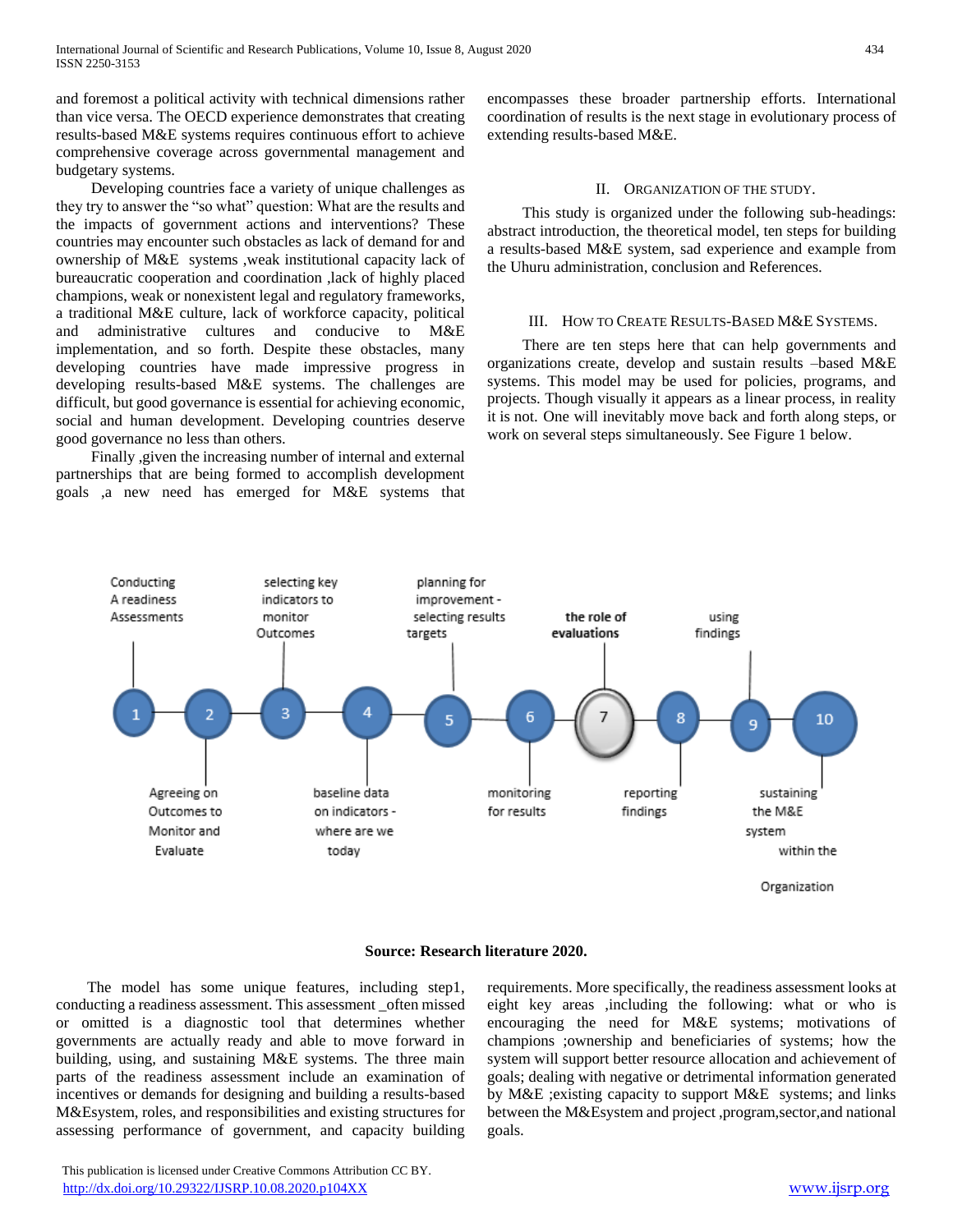A variety of lessons learned have been generated by readiness assessment conducted in developing countries .For example, Bangladesh had few of the necessary requirements to begin building M&E systems .Assessment in Egypt and Romania, however, yielded vital information about likely entry points for beginning work on M&E .Highly placed political champions and strong, sustained political leadership were found to be key ingredients in the M&E mix. Other findings are that ministries may be at different stages in the ability to conduct M&E .It may be possible to move forward with M&E by working with pockets of innovation within government. Communication and coordination within and between government agencies and departments and among donors are also important. Developing countries may currently lack the institutional, human, and technical capacity to design, implement, and use results-based M&E systems; however, this is not an instrumentable obstacle. Training and technical assistance can be provided to remedy these difficulties. But no amount of training and technical assistance can substitute for indigenous political will. Often, the political challenges are more difficult to overcome than the technical ones. Choosing outcomes to monitor and evaluate is the second step .All governments must set goals ,regardless of whether they have the capacity to conduct M&E.Outcomes will show which road to take .Building the M&E system is essentially a deductive process in which inputs, activities ,outputs, and outcomes are all derived from the setting of longer term strategic goals. Likewise, setting outcomes is the first building block for developing a performance framework. Indicators, baselines, and targets will all flow from the outcomes.

 Building M&E systems is a participatory political process ,and key internal and external stakeholders should be consulted during the various steps of the model including the readiness assessment, the setting of outcomes, establishment of indicators, and so on. Critical stakeholders and their main concerns will need to be identified. Existing problems need to be reformulated into a set of positive outcomes. Outcome statements need disaggregation, and each statement should contain only one goal. (This becomes important when developing indicators and targets) .Agreeing on strategic priorities and outcomes will then help drive resource allocation.

 Key performance indicators (step 3) can only be set after agreeing upon and setting goals .As with the case of outcomes, the interests of selecting indicators. Indicators are the quantitative or qualitative variables that provide a simple and reliable means to measure achievement of goals. As stressed throughout the model, indictors should be developed for all levels of the results-based M&E system, meaning that indicators will be needed to monitor progress with respect to inputs, activities, outputs, outcomes, and impacts continually. Progress needs to be monitored at all levels of the system to provide feedback on areas of success, as well as areas where improvements may be needed.

 Good performance indicators should be clear,relevant,economic,adequate,and monitorable (CREAM).Every indicator also needs its own separate M&E system ,so caution should be exercised in setting too many indicators .Proxy and predesigned indicators may be adopted with full recognition of the pros and cons of using them .

Constructing good indicators often takes more than one to try; arriving at the final set of indicators will take time. Piloting of

 This publication is licensed under Creative Commons Attribution CC BY. <http://dx.doi.org/10.29322/IJSRP.10.08.2020.p104XX> [www.ijsrp.org](http://ijsrp.org/)

indicators is essential .Indicators should be well thought through. And they should not be changed very often -this can lead to chaos in the overall data collection system. It should also be remembered that performance indicators can be used to provide feedback, and can provide a wealth of performance information. Many developing countries are making progress in the performance indicator selection process.

 Baselines, step 4, are derived from outcomes and indicators. A performance baseline is basically information quantitative or qualitative - that provides data at the beginning of, or just prior to, the monitoring period. It is used as a starting point from which to monitor future performance. Or, stated somewhat differently, baselines are the first measurements of indicators. The challenge is to obtain adequate baseline information on each of the performance indicators for each outcome.

 Eight key questions are outlined for with respect to building baseline information: sources of data, data collection methods, which collects data, how often data are collected, cost and difficulty to collect data, who analyses data, who reports data, and who uses data. Sources are who or what provides data. Not the method of collecting data. Data sources may be primary or secondary.

 There are a variety of data collecting methods along the continuum from informal and less structured to more structured and formal methods. Data collection methods include conversation with concerned individuals, community interviews, reviews of official records, key informant interviews and participant observation, focus group interviews, direct observations, questionnaires, one time surveys, panel surveys, census, and field experiments. Data collection strategies necessarily involve some tradeoffs with respect to cost, precision, credibility and timelines.

 Establishing baseline data on indicators is crucial in determining current conditions and in measuring future performance.Subsiquent measurements from the baseline will provide important directional or trend data, and can help decision makers determine whether they are on truck with respect to their goals.

 Selecting results targets step 5.Targets are the interim steps on the way to longer-term outcome. Again a deductive reasoning process is involved, in which targets are based on outcomes; indicators and baselines .Selecting targets should also entail consultative, political, participatory process with key stakeholders. Targets can be determined by adding desired levels of improvements to baseline indicator levels (assuming a finite and expected level of inputs and activities).Targets should be feasible given all of the resources (inputs) considerations. Each indicator is expected to have only one target over a specified time frame.

 Target setting is the final step in building the performance framework. The performance framework in turn becomes the basis for planning with attendant implications for budgeting, resource allocation, staffing, and so forth. Performance frameworks have broad applicability and can be usefully employed as a format for National Poverty, Reduction Strategies, Project plans, Programs, and Policies.

 Monitoring for results, step 6, entails both implementation monitoring (means and strategies) and results monitoring. The key principles of building a monitoring system include recognizing the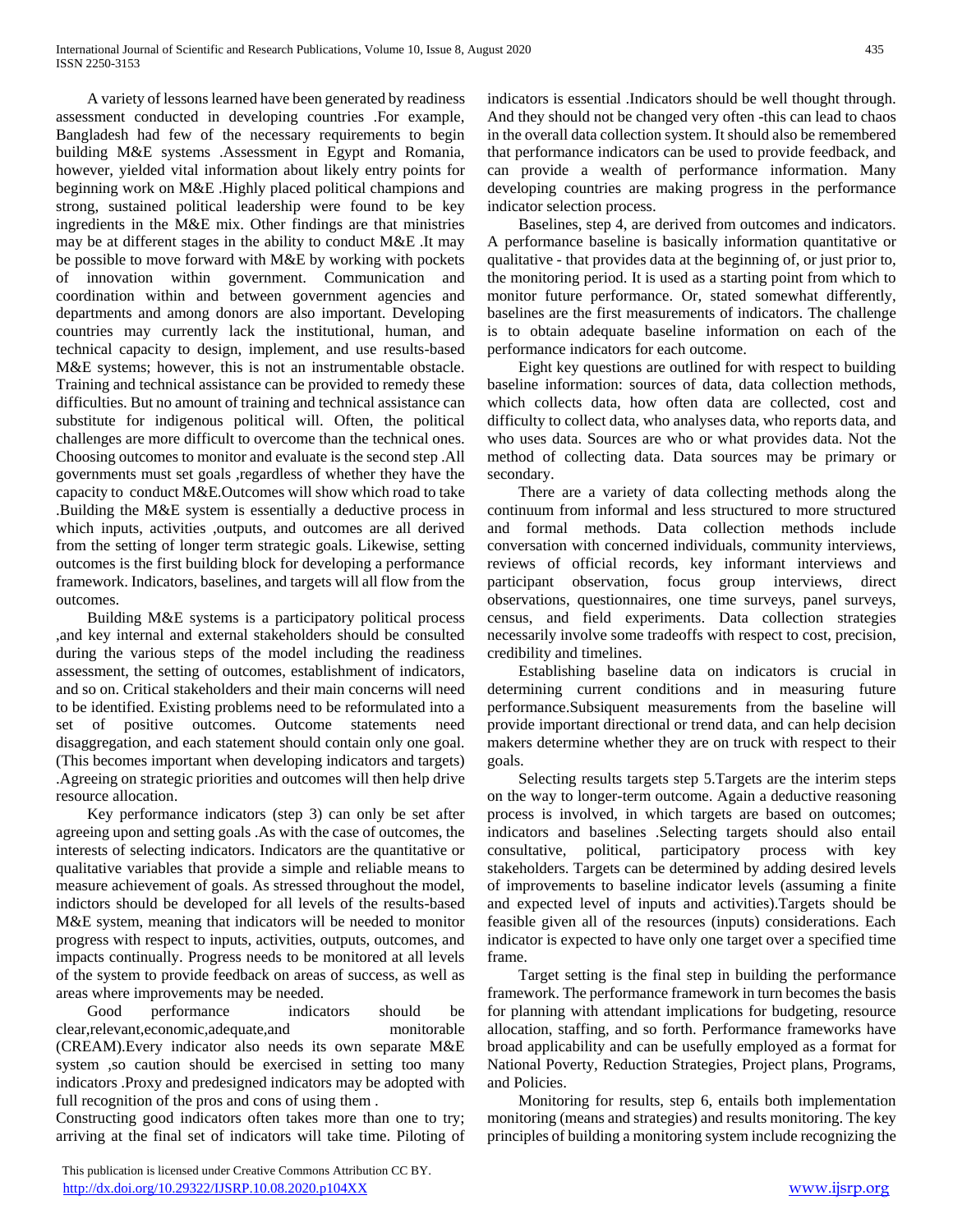performance information needs at the policy,program,and project levels; the need for performance information to move both the horizontally and vertically in the organization; identifying the demand for performance information at each level; and identifying the responsibilities at each level.

 The major criteria for collecting quality performance data are the reliability, validity, and timeliness of the data. Every monitoring system needs ownership, management, maintenance and credibility. Monitoring for results also calls for data collection and analysis of performance data. These are to be expected, so it is important to pretest data collection instruments and procedures.

 Building the monitoring system framework means that each outcome will require an indicator, baseline, target, data collection strategy, data analysis, reporting plan, and identified users.

 Achieving results through partnership is essential. Means and strategies will need to be set by multiple partners. One must look beyond one's own organizational unit when considering available inputs. Partnerships may be created elsewhere in one's own organization, or even with other organizations inside or outside of government.

 Step 7, involves using evaluation information to support a results –based M&E system. Monitoring and evaluation are complementary, and both are needed in these systems. Evaluation information can be used for a variety of purposes: making resource allocation decisions, rethinking causality of problems; decision making in selecting among competing alternatives; supporting public sector reform; and so on. Evaluation information can also be relevant at all phases of a given policy, program, or project cycle.

 The timing of evaluation is another consideration. Evaluative information is essential when:(a) regular measurements of key indicators suggest a sharp divergence between planned and actual performance;(b) performance indicators consistently suggest weak or no results from an initiatives;(c) resource allocations are being made across policies, programs, or projects; and (d) similar projects, programs, or policies re reporting divergent evidence of outcomes.

 There are seven different types of evaluation: performance logic chain, reimplementation assessment, rapid appraisal, case study, meta-evaluation, impact evaluation, and process implementation. Each is appropriate to specific kinds of evaluation questions .Quality evaluations can be characterized by impartiality, usefulness stakeholder involvement, and value for money, feedback and dissemination and technical adequacy.

 Reporting findings step 8, is a critical step in the process .Continuous performance data and findings should be used to help improve policies, programs, and projects. In analyzing and reporting data, the more data measurements there are, and the more certain one can be of trends, directions, and results. There is an implicit tradeoff between measurement frequency and measurement precision .Cost and capacity also come into play.

Performance data should be reported in comparison to earlier data and to the baseline .Also, to measure and compare against expected results, one must be able to compare present and past circumstances. Monitoring data are not causality data. They do not tell why an event occurred. It is also important to take into account the target audience when reporting findings.

 Using findings, step 9, will better inform the decision-making process. There is wide range of uses of performance findings .For example, performance-based budgets budget to outputs, but also help decision makers manage outcomes. Another noteworthy phenomenon is that if performance information is asked for, improved performance will occur. Using continuous findings can also help to generate knowledge and learning within governments and organizations .Building a credible knowledge management system is another key component of using findings.

 There are a variety of strategies that can be used to share information .A good communication strategy is essential for disseminating and sharing information with key stakeholders. Sharing information with stakeholders helps to bring them into business of government and can help to generate trust. This is, after all, one of the purposes of building results-based M&E system.

 Finally, step 10 deals with sustaining the M&E system. We suggested there are six critical components to doing so: demand, clear roles, and responsibilities, incentives, trustworthy and credible information, accountability, and capacity. We also examined the incentives and disincentives that may come into play in sustaining M&E systems .And we also know that problems will occur in implementing and sustaining the systems.

# **Sad experiences of the Uhuru administration of lack of feasibility studies, monitoring& evaluation for projects - Kenya:**

The Standard Newspaper dated 21<sup>st</sup> July2020 attests to the sad example that shows how the Kenyan government mounts projects without conducting a feasibility study, or does any monitoring and evaluation exercise to ascertain the viability of proposed projects and can run up to completion for the country to be able to reap fruits**. "The Standard Newspaper above had the hard title: Legal tussles haunt President Uhuru's multi-billion legacy projects".**

 An analysis of court cases shows that almost all mega plans have either stalled, intend to be stopped or have failed to take off even after implementation, says part of the paper. The fight over the projects through court cases demonstrate the vicious wars between the government ,individuals ,activists and NGOs that have put president Kenyatta's legacy at stake, says another part of the paper.

 "An analysis of court cases shows that almost all the major projects the president has championed have battles in court ,some have stalled, others intend to be stopped and others have had their implementation halted", says the paper in part.

 President Uhuru has often accused the judiciary of frustrating his projects, with the relationship between himself and the chief justice David Maraga deteriorating after the Head of State refused to appoint the 41 new judges says another part of the paper.

 "There are several issues surrounding these projects .Some may be environmental and they (courts) may resolve the issues but, there is some harm they are likely to cause. In such a case, if the government does not lose the money invested in the project, it has to pay delay costs.

 Activist Okiya Omutatah says, "the jubilee government is to blame for stalled projects by failing to follow procurement procedures.He,Omutatah defends the judiciary by saying that the government has thrown the law through the window ,rendering procurement and appointment processes a breeding ground for graft.